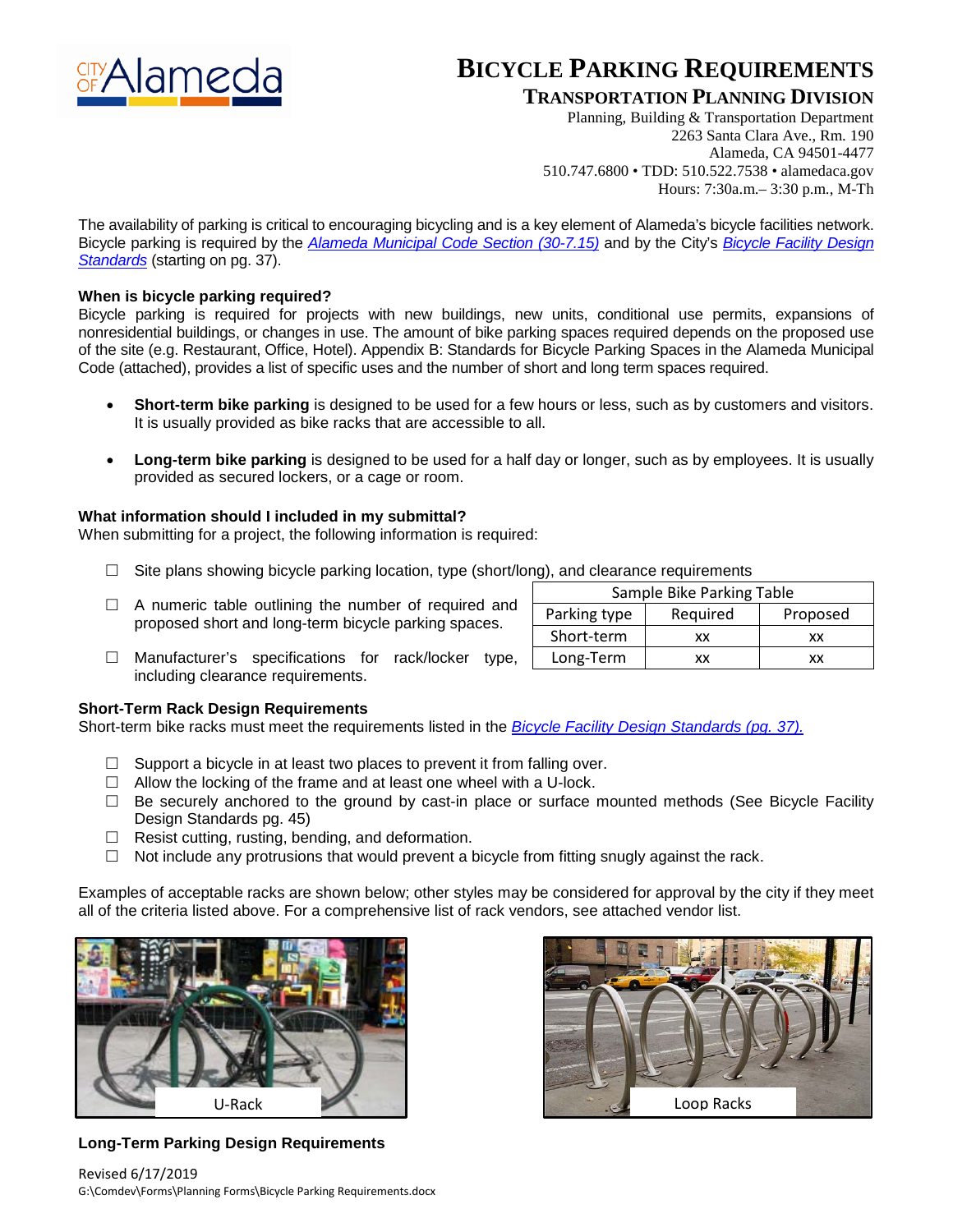

Long-term bicycle parking may be provided in one of three ways (for more details for each, see the *[Bicycle Facility](https://www.alamedaca.gov/files/sharedassets/public/alameda/transportation/gailtrainingfiles/bikestandardsfinalcompiled.pdf)  [Design Standards \(pg. 46\)](https://www.alamedaca.gov/files/sharedassets/public/alameda/transportation/gailtrainingfiles/bikestandardsfinalcompiled.pdf)*:

- 1) *Bicycle Lockers* Fully-enclosed storage units which can be locked providing secure parking for one bicycle. Lockers must:
	- □ Complement the aesthetic character of the site.
	- $\Box$  Be shown on the site plan with the locker size and all manufacturer clearance requirements.
- 2) *Bicycle Cage* Fully-enclosed and covered, storage area in which bicyclists lock their bikes to racks installed in the cage. Cage must:
	- $\Box$  Have installed racks that meet all the rack requirements listed in Short-Term Rack Design Requirements.
	- $\Box$  Be secured and offer access only to people locking their bikes.
	- $\Box$  Be shown on the site plan with rack type, location and all manufacturer clearance requirements.
- 3) *Bicycle Room* Fully-enclosed storage room in which people lock their bikes to racks. A bicycle room can also feature amenities such as bike pumps and basic tools. A bike room must:
	- $\Box$  Have racks installed inside the room that meet all the rack requirements listed in *Short-Term Design Requirements*. Racks may also be wall-mounted.
	- $\Box$  Allow easy access by elevator or ramp to the ground level.
	- □ Be secured and only offer access to people locking their bikes.
	- $\Box$  Be shown on the site plan with rack type, location and all manufacturer requirements.

#### **Staff Contact Info:**

Rochelle Wheeler Sr. Transportation Coordinator Email: [Transportation@alamedaca.gov](mailto:Transportation@alamedaca.gov) Phone: 510-747-6800





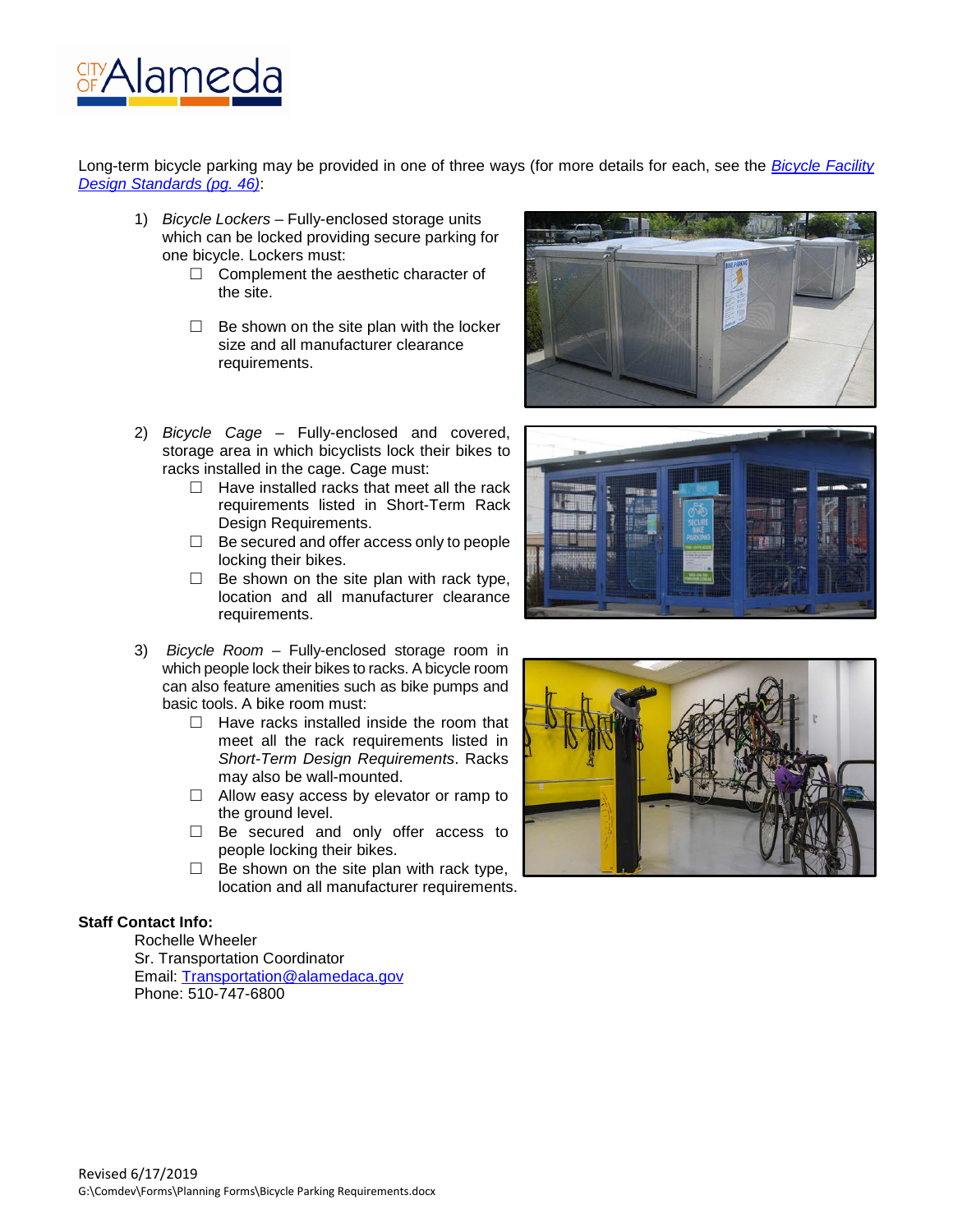# **Appendix B: Standards for Bicycle Parking Spaces – Development and Redevelopment Projects**

| <b>Land Use</b><br><b>Category</b>    | <b>Specific Use</b>                                       | <b>Long Term</b>                                                                                                                                                    | <b>Short Term</b>                                                                                          |  |
|---------------------------------------|-----------------------------------------------------------|---------------------------------------------------------------------------------------------------------------------------------------------------------------------|------------------------------------------------------------------------------------------------------------|--|
| Residential                           | Multi-unit with private garage                            | None                                                                                                                                                                | 0.05 per bedroom (2 minimum)                                                                               |  |
|                                       | Multi-unit without private garage                         | 0.5 per bedroom (1 per unit minimum)<br>0.05 per bedroom; 0.1 per bedroom if<br>above 30 units (2 minimum if less than 4<br>units; 6 minimum if 4 or greater units) |                                                                                                            |  |
|                                       | Hotel/motel                                               | 1 per 25 rooms (2 minimum)                                                                                                                                          | 2% of max. daily attendance (2 min.)                                                                       |  |
|                                       | Residential care facility                                 | 1 per 20 employees or 70,000 square feet<br>(sf) floor area, whichever is greater (2<br>minimum)                                                                    | 1 per 25 rooms (2 minimum)                                                                                 |  |
| Institutions or places<br>of assembly | Libraries, museums, art galleries                         | 1 per 10 employees (2 minimum)                                                                                                                                      | 1 per 4,000 sf floor area (2 minimum)                                                                      |  |
|                                       | Churches, theaters, auditoriums,<br>lodges and mortuaries | 1 space per 40 fixed seats or 1 per 4,000<br>sf floor area, whichever is greater (2 min.)                                                                           | 1 space per 40 fixed seats or 1 per 2,000<br>sf floor area, whichever is greater (2 min.)                  |  |
|                                       | Bowling alley                                             | 1 per 10 alleys (2 minimum)                                                                                                                                         | 1 per 2 alleys (2 minimum)                                                                                 |  |
|                                       | Night clubs, dance halls                                  | 1 per 5,000 sf floor area (2 minimum)                                                                                                                               | 1 per 5,000 sf floor area (2 minimum)                                                                      |  |
|                                       | Public buildings, municipal and<br>education              | 1 per 10 employees and 1 per 5 students<br>of planned capacity (2 minimum)                                                                                          | 1 per 3,000 sf floor area or 1 per 20<br>students of planned capacity, whichever<br>is greater (2 minimum) |  |
|                                       | Child care facilities, including family<br>day care       | 1 per 20 employees (2 minimum)                                                                                                                                      | 1 per 20 students of planned capacity (2<br>minimum)                                                       |  |
|                                       | Skating rinks and swimming pools                          | 1 per 5,000 sf water or skating area (2)<br>minimum)                                                                                                                | 1 per 1,000 sf water or skating area (2<br>minimum)                                                        |  |
| Commercial or office<br>uses          | Marinas                                                   | 1 per 5,000 sf (2 minimum)                                                                                                                                          | 2 spaces at each public entrance (2 min.)                                                                  |  |
|                                       | Retail, banks, minor repair services                      | 1 per 10,000 sf floor area (2 minimum)                                                                                                                              | 1 per 2,000 sf floor area (2 minimum)                                                                      |  |
|                                       | <b>Restaurants</b>                                        | 1 per 5,000 sf floor area (2 minimum)                                                                                                                               | 1 per 1,500 sf floor area (2 minimum)                                                                      |  |
|                                       | Office                                                    | 1 per 10,000 sf floor area (2 minimum)                                                                                                                              | 1 per 2,500 sf floor area (2 minimum)                                                                      |  |
|                                       | Medical service                                           | 1 per 12,000 sf floor area (2 minimum)                                                                                                                              | 1 per 2,500 sf floor area (2 minimum)                                                                      |  |
|                                       | Work/live studios                                         | 1 per 4 units (2 minimum)                                                                                                                                           | 1 per 20 units (6 minimum)                                                                                 |  |
| Manufacturing and                     | Warehouse, storage                                        | 1 per 8,000 sf floor area (2 minimum)                                                                                                                               | 2 spaces at each public entrance (2 min.)                                                                  |  |
| industrial uses                       | Manufacturing, major                                      | 1 per 8,000 sf floor area (2 minimum)                                                                                                                               | 2 spaces at each public entrance (2 min.)                                                                  |  |
| Off-street parking lots               |                                                           | 1 per 20 motor vehicle parking spaces (2                                                                                                                            | Minimum 6 spaces or 1 per 20 motor                                                                         |  |
| and garages open to<br>general public |                                                           | minimum)                                                                                                                                                            | vehicle parking spaces                                                                                     |  |
| Parks and recreation                  |                                                           | To be determined on the basis of similar<br>1 per 4,000 sf land area (2 minimum)                                                                                    |                                                                                                            |  |
| sites                                 |                                                           | use for park type (2 minimum)                                                                                                                                       |                                                                                                            |  |
| Park and Ride Lots                    |                                                           | Minimum of 4 spaces or 1 space per 10<br>automobile spaces                                                                                                          | Minimum of 6 spaces or 1 per 10 auto<br>spaces.                                                            |  |
|                                       |                                                           |                                                                                                                                                                     |                                                                                                            |  |